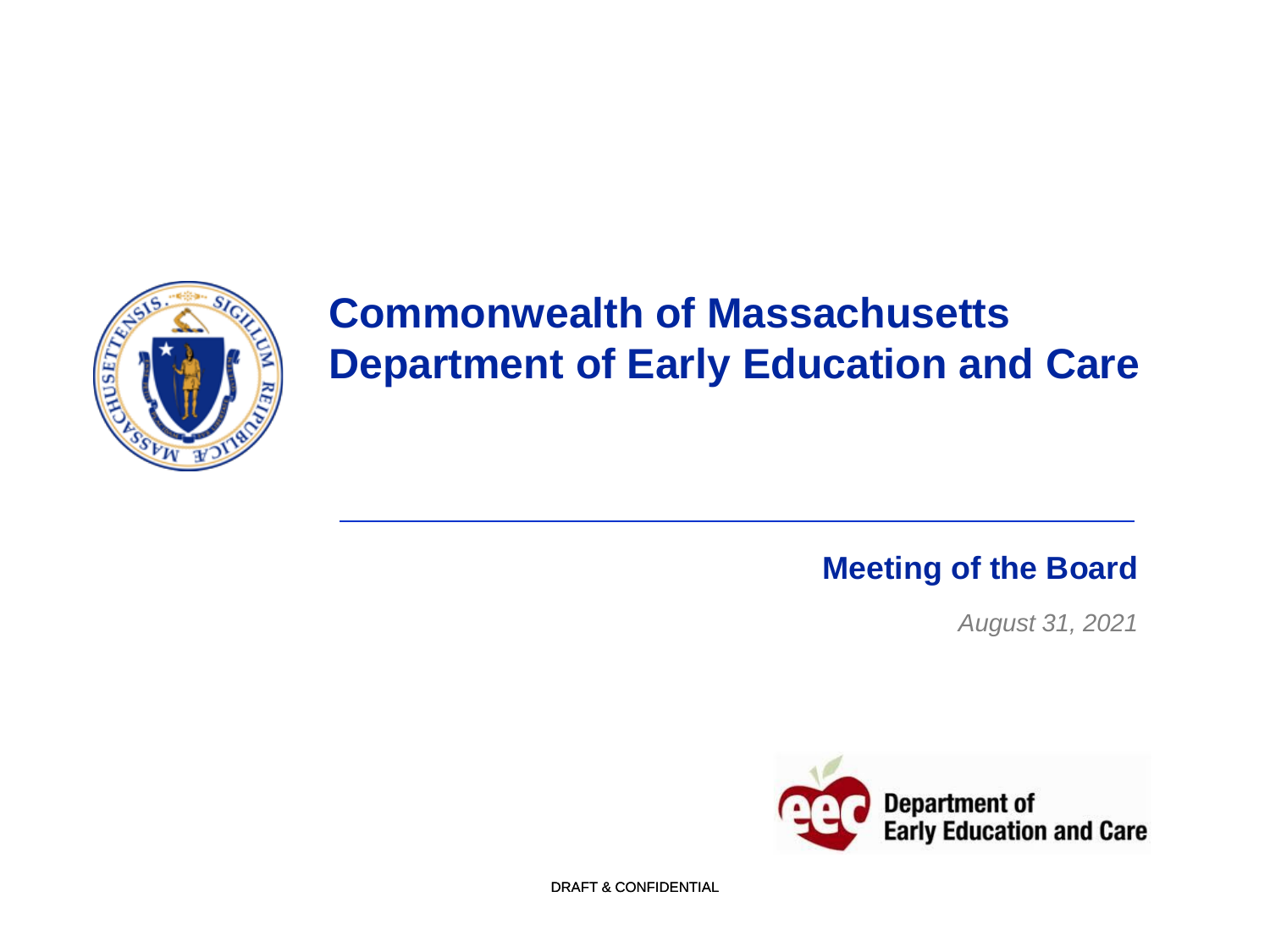

Adoption of Emergency Regulations – Discussion and Vote

The emergency regulations authorize the Commissioner to (1) modify educator qualifications and professional development requirements, and take other administrative measures to improve the ability of programs to hire qualified educators while maintaining the health and safety of children; and (2) issue policies and requirements pertaining to the prevention of serious illnesses, contagious diseases, and reportable diseases, including a requirement for personal protective equipment to be used in programs. The emergency regulations also change the date by which educators need to renew their CPR certifications.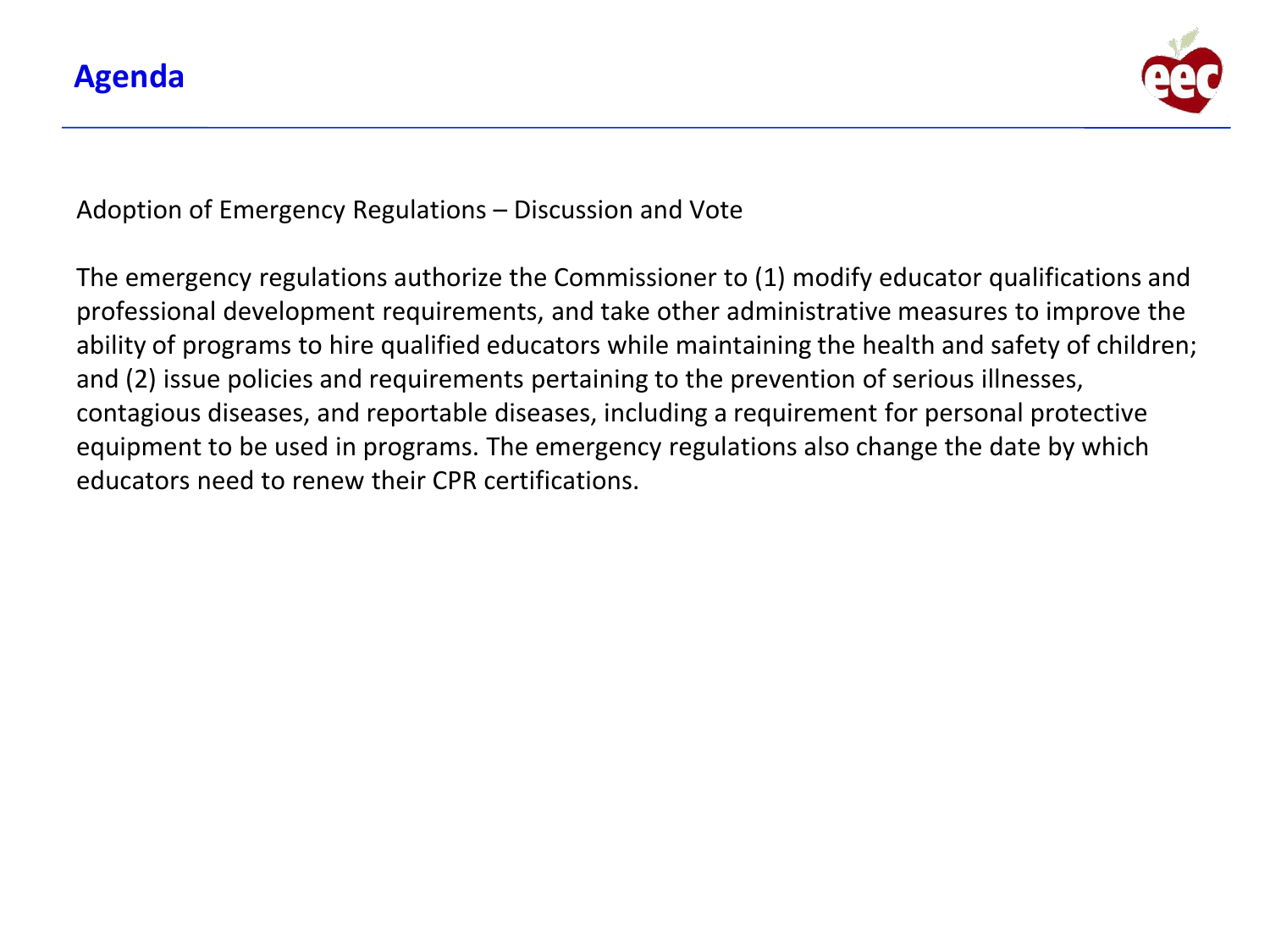

Rationale: The proposed changes will further allow EEC to create policies that have more flexibility for early education and out of school time programs to recruit, hire and retain staff that has the EEC required professional development credentialing, certification, and training, with the goal of addressing the workforce shortage in EEC licensed programs through a more streamlined and less burdensome workforce requirements and process.

*Regulation: The Commissioner of the Department shall have the authority to implement the educator qualifications and professional development requirements of subsections 606 CMR 7.04 and 7.09 in a way that reduces the administrative burden on programs and educators. The Commissioner shall also have the authority to temporarily modify any educator qualifications and professional development requirements under subsections 606 CMR 7.04 and 7.09 if such modifications improve the ability of programs to hire qualified educators while maintaining the health and safety of children. The Commissioner of the Department shall notify the chair of the Board of Early Education and Care before implementing any modifications pursuant to this section and shall state the duration of such modification.*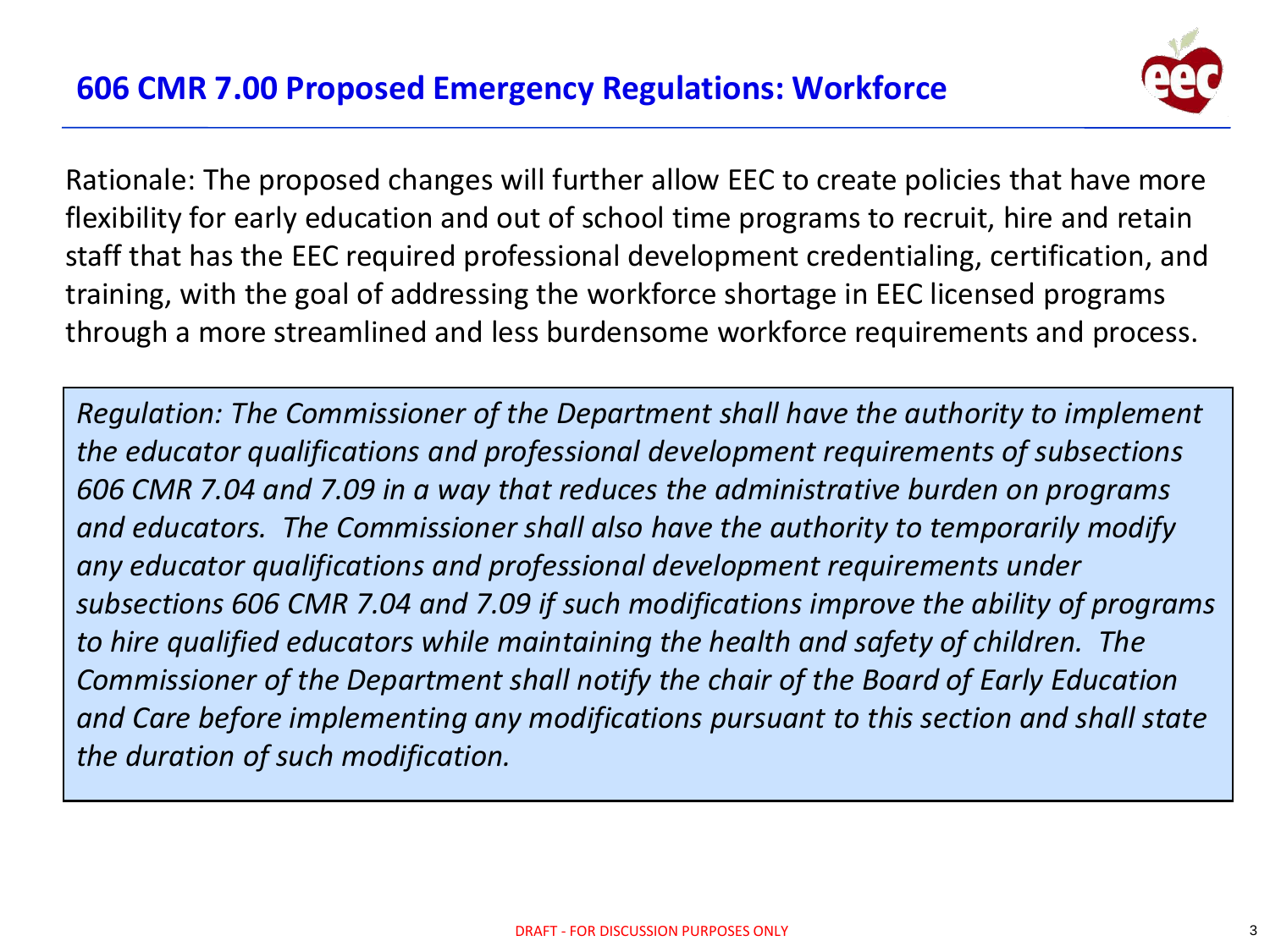

Rationale: As a result of the COVID-19 pandemic and surge of positive cases due to the delta variant, EEC has an increasing need to protect the health and safety of children and staff of EEC licensed programs. The changes proposed will allow the Department to monitor programs on best practices that evolve through COVID-19 recovery and to adjust for resources available to our educators. These proposed changes will also allow the Department to ensure the monitoring of CPR training is as efficient and effective as possible.

*Regulation: The Department may issue policies and requirements pertaining to the prevention of serious illnesses, contagious diseases, and reportable diseases, including a requirement for personal protective equipment. The program must follow all such policies and requirements.*

*Regulation: CPR training must be renewed prior to the expiration date listed on the CPR certificate.*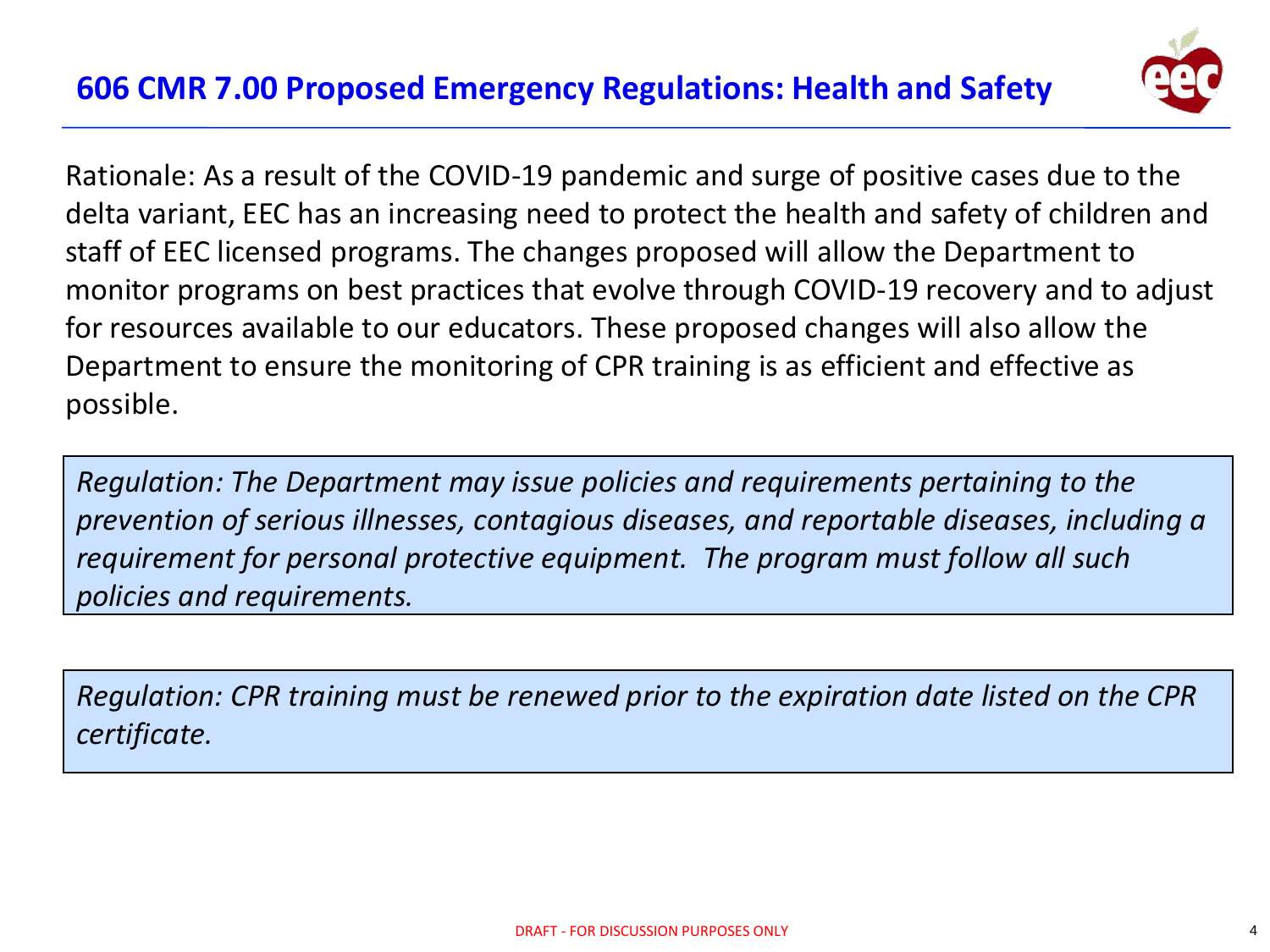

## **Vote**:

that the Board of Early Education and Care approves the Department's proposed revisions to 606 CMR 7.00;

the Board also authorizes the Commissioner of Early Education and Care to solicit public comment, in accordance with M.G.L. c. 30A, on the proposed revised child care licensing regulations, subject to approval of the final regulations by the Board.